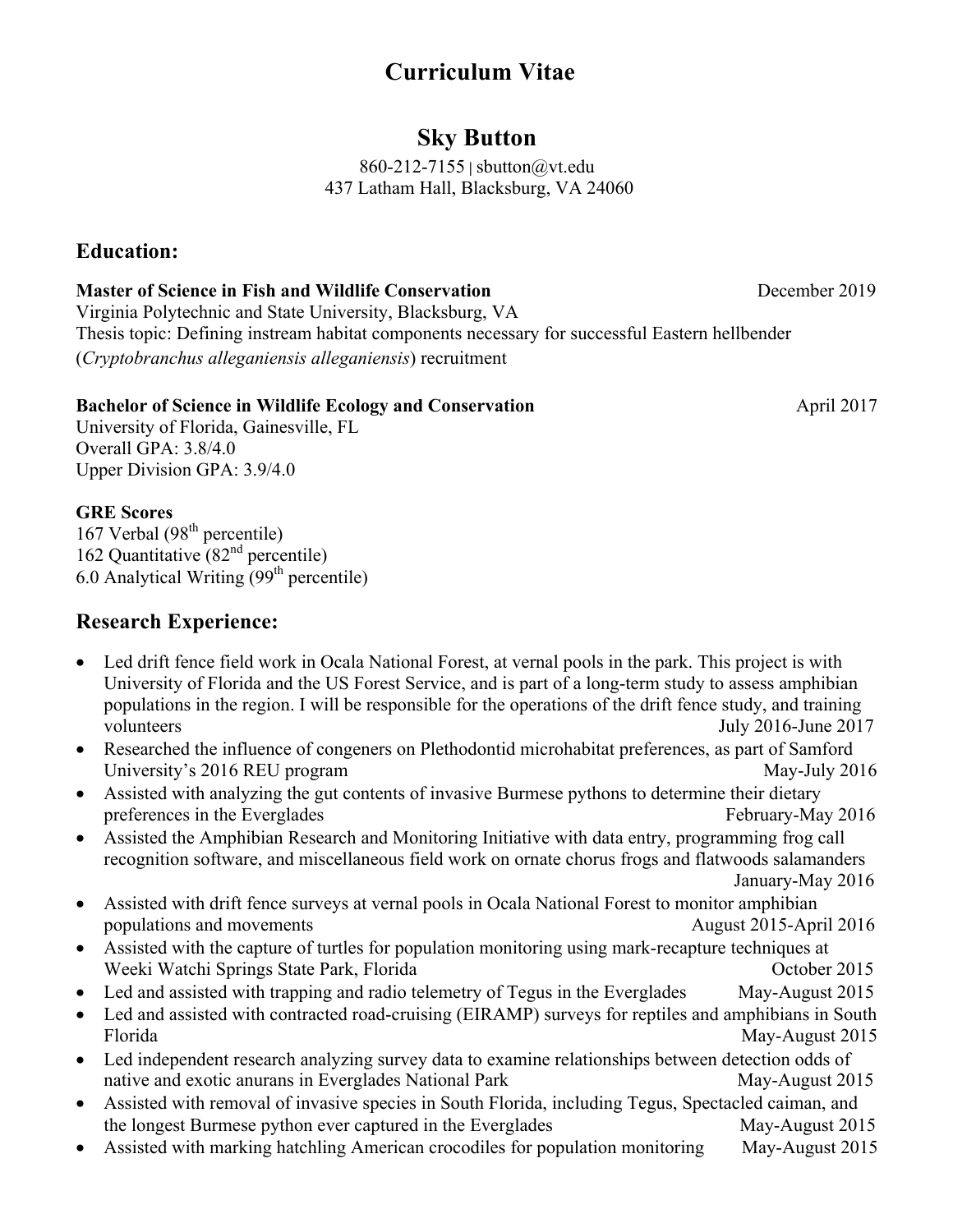# **Publications:**

**Button S.**, and C. Greenberg, and J. Austin. 2017. *Anolis carolinensis* (green anole). Diet. Herpetological Review. In Press.

**Button S**. 2017. *Plethodon glutinosus* (northern slimy salamander). Climbing Behavior. Herpetological Review. In Review.

**Button S.,** C. Greenberg, A. Sovie, and J. Austin. 2017. Environmental Drivers of Colonization and Extinction Dynamics in the Florida Crowned Snake (*Tantilla relicta*). Herpetological Conservation and Biology. In Prep.

Johnson S.A., **S Button**, V. Guzman-Vargas, T. Ackerman, B. Remke, and S. Tillis. 2016. Imperiled Amphibians and Reptiles of the Southeast: American Crocodile (Crocodylus acutus). Gainesville: Department of Wildlife Ecology and Conservation, Florida Cooperative Extension Service, Institute of Food and Agricultural Sciences, University of Florida.

## **Scholarly Presentations:**

**Oral:**

**S. Button** and Bakkegard K. *Plethodontid Microhabitat Selection in the Presence of Congeners*. Samford University 2016 REU Symposium. July, 2016.

**S. Button** and Button C. *Social, Environmental, and Ethical Dimensions of Rattlesnake Roundups in the United States*. New England-St. Lawrence Valley Geographical Society (NESTVAL) 2012 Annual Meeting. October, 2012. Farmington, Maine.

#### **Poster:**

**S. Button.** *Modelling the Impacts of Climate Change on Prey-Dependent Tetrodotoxin Resistance in Thamnophis couchii Using Weighted Model Averaging.* 2017 Joint Meeting of Ichthyologists and Herpetologists. July 2017. Austin, Texas.

**S. Button** and K. Bakkegard. *The Importance of Congeners in Determining Plethodontid Habitat Selection in a Ridge-and-Valley Stream*. Southeastern Partners in Amphibian and Reptile Conservation 2017 Annual Meeting. February 2017. Little Rock, Arkansas.

**S. Button** and Button C. *Tying Remoteness, Habitat Suitability, and Hospital Proximity to Diminutive Venomous Snakebite Risk in Connecticut.* Association of American Geographers 2010 Annual Meeting. November 2010. New York City, New York.

# **Honors and Professional Memberships:**

| $\bullet$ | Recipient: NSF Graduate Research Fellowship Honorable Mention   | April 2017                    |
|-----------|-----------------------------------------------------------------|-------------------------------|
| $\bullet$ | Member: Society for the Study of Amphibians and Reptiles (SSAR) | January 2017-Present          |
| $\bullet$ | Member: Orianne Society                                         | January 2016-Present          |
| $\bullet$ | Recipient: President's Honor Roll                               | Spring $2016$                 |
|           | Recipient: Dean's List                                          | Spring 2015, Spring 2016      |
|           | Member: University of Florida Student Honors Organization       | <b>August 2014-April 2017</b> |
|           | Member: UF Society for Conservation Biology (SCB)               | <b>August 2014-April 2017</b> |
|           | Recipient: National AP Scholar                                  | <b>July 2014</b>              |
|           | Recipient: Windsor Rotary Club Scholarship                      | June 2014                     |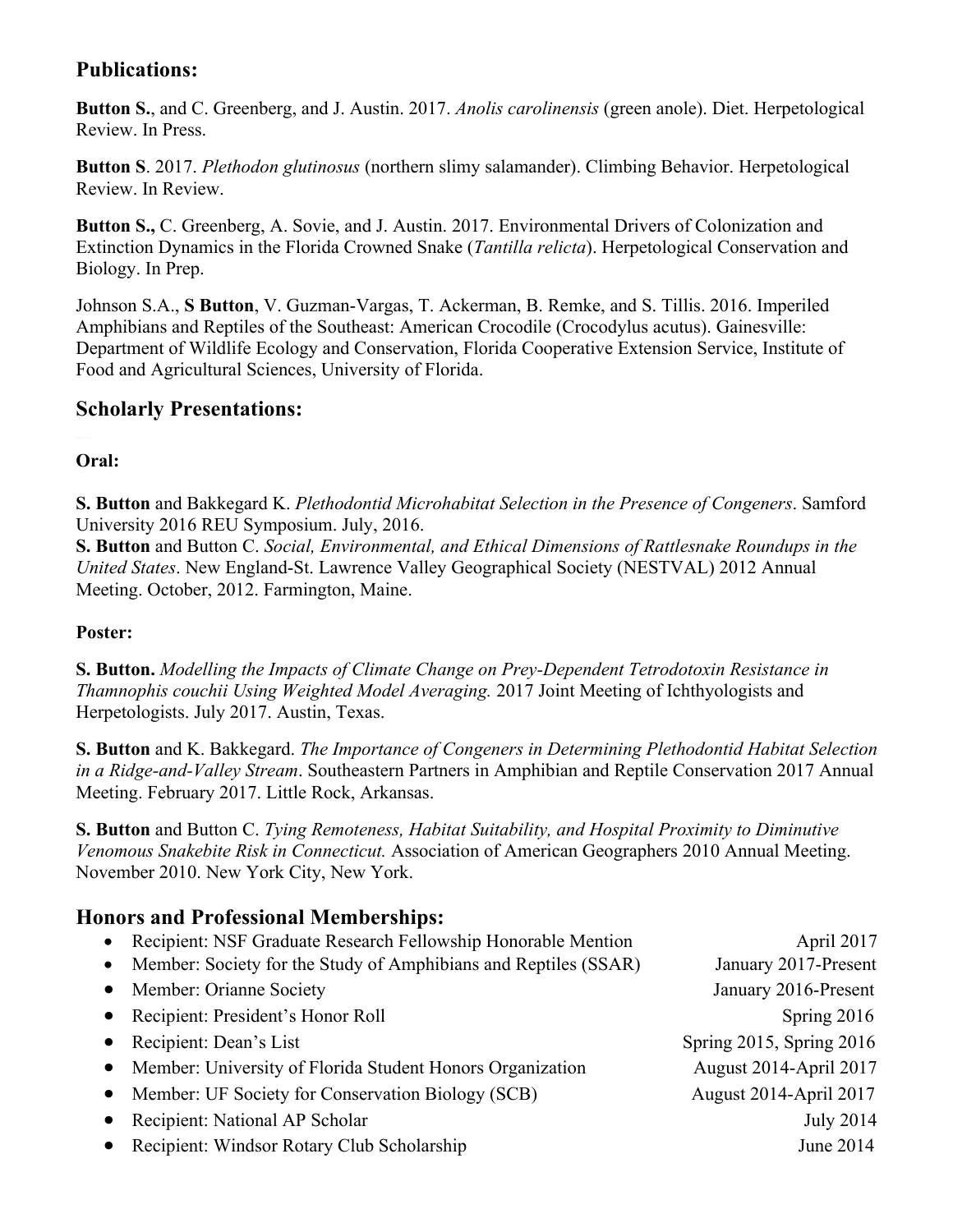- Recipient: Honor Roll August 2010-June 2014 **Site Manager**, University of Florida/US Forest Service July 2016-June 2017 • Led drift fence surveys in Ocala National Forest • Carried out drift fence maintenance • Organized and trained volunteers **2016 Summer REU Participant**, Samford University May-July 2016 Oak Mountain State Park, AL • Researched the relative importance of community dynamics and microhabitat components in shaping space use within stream plethodontid salamander assemblages Green Office/Lab Intern, UF Office of Sustainability September 2015-Present Gainesville, FL • Assisted with the creation of a survey to give to various offices and labs on campus to determine which areas of sustainability groups on campus need to improve upon the most, and which areas they are excelling at the most already • Assisted with the administering of this survey • Assisted with tabling and hosting events involving the UF Office of Sustainability **Biological Intern**, Fort Lauderdale Research and Education Center May-August 2015 Davie, FL • Assisted with the tracking of invasive Tegu movements, and the removal of Tegu lizards • Conducted independent research on the relationship between detection odds for native and exotic anurans in Everglades National Park
	- Assisted with road-based (EIRAMP) surveys for reptiles and amphibians
	- Assisted with marking hatchling American crocodiles for population monitoring
	- Assisted with the removal of various other exotic species, such as Burmese pythons (including the longest ever captured in Everglades National Park), Spectacled caimans, and Oustalet's chameleons

**Scribe,** Gainesville Student Business Services September-November 2014 Gainesville, FL

• Transcribed dictations sent in by customers

# **Outreach and Volunteer Work:**

# **Graduate Research Assistant, Virginia Tech University July 2017-Present**

Blacksburg, VA

- Researching environmental factors required for reproductive success and recruitment in Eastern hellbenders (*Cryptobranchus alleganiensis alleganiensis*)
- Researching proximate causes of filial cannibalism in nest-guarding male hellbenders
- Carrying out outreach and environmental education work at rural elementary, middle, and high schools in southwestern Virginia about the importance of protecting Appalachian stream ecosystems.

**Senior Leader,** Kids N' Critters Program August 2012-June 2014 Windsor, CT

• Member: National Honor Society May 2013-June 2014

# **Employment:**

Ocala National Forest, FL